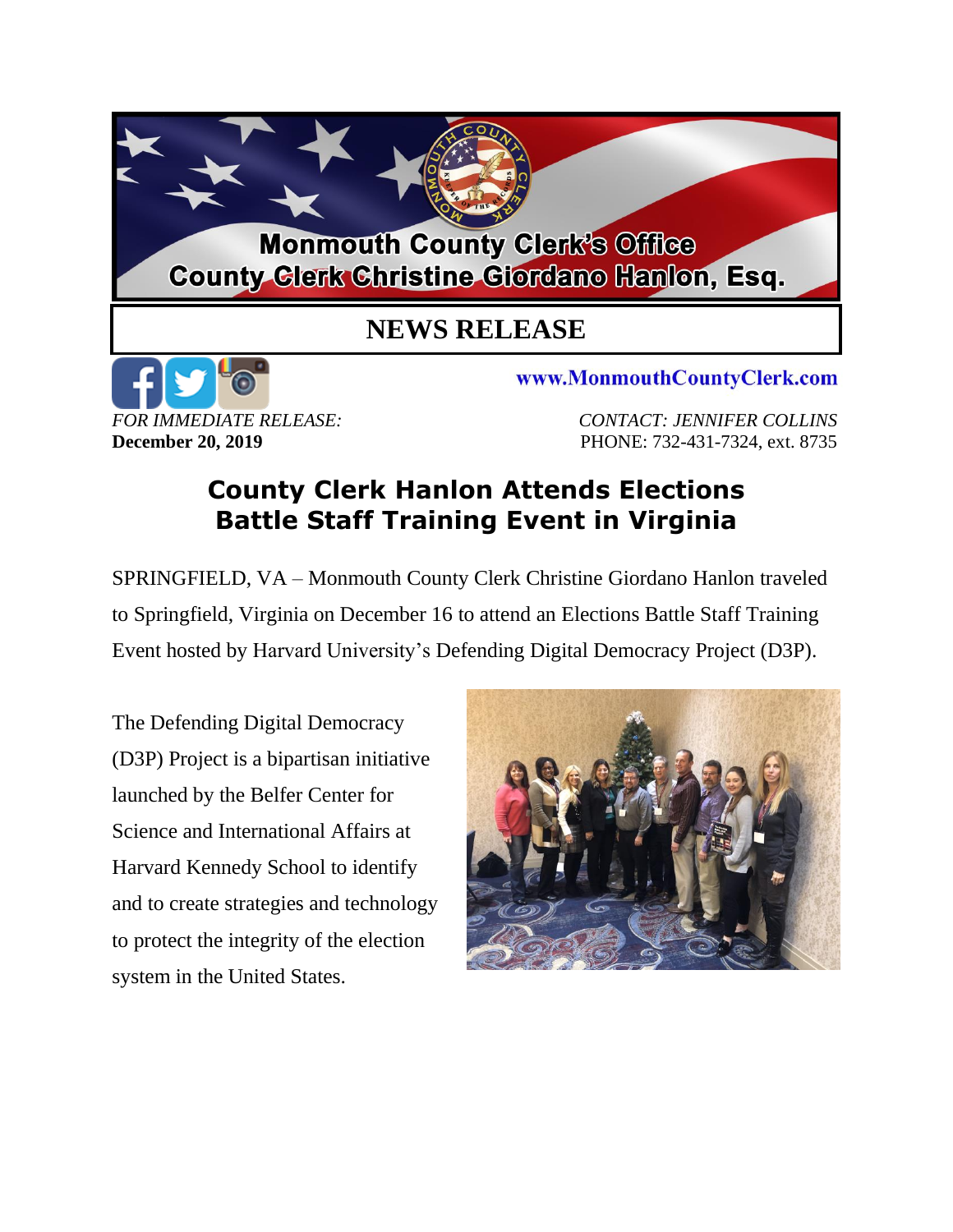The Election Battle Staff Training Event was designed to provide senior government election officials with tips and tools to fortify their election systems against cyberattacks and to improve overall election operations.

The term "battle staff" refers to the military headquarters element activated to support ongoing operations across multiple levels of organization. During the training exercise, officials attended lectures and participated in exercises to identify strategies that will ultimately optimize their elections related



decision-making, situational awareness, and incident tracking and response.

Clerk Hanlon joined the Director of the State Division of Elections, Bob Giles, and other election officials from throughout New Jersey, as well as fellow County Clerks from Mercer County, Paula Sollami-Covello, and Somerset County, Steve Peter.

"The D3P Elections Battle Staff Training was a great opportunity to connect with fellow Election Officials and to learn from the experts about ways to improve our election protocol," said Clerk Hanlon. "The event provided the knowledge to build a thorough communications plan and to better prepare for high-stakes and complex situations."

"Ensuring election security is a top priority for the Monmouth County Clerk's Office and we are actively working with the State of New Jersey and fellow Monmouth County election offices to further defend our elections systems against cyber threats and other incidents," said Clerk Hanlon.